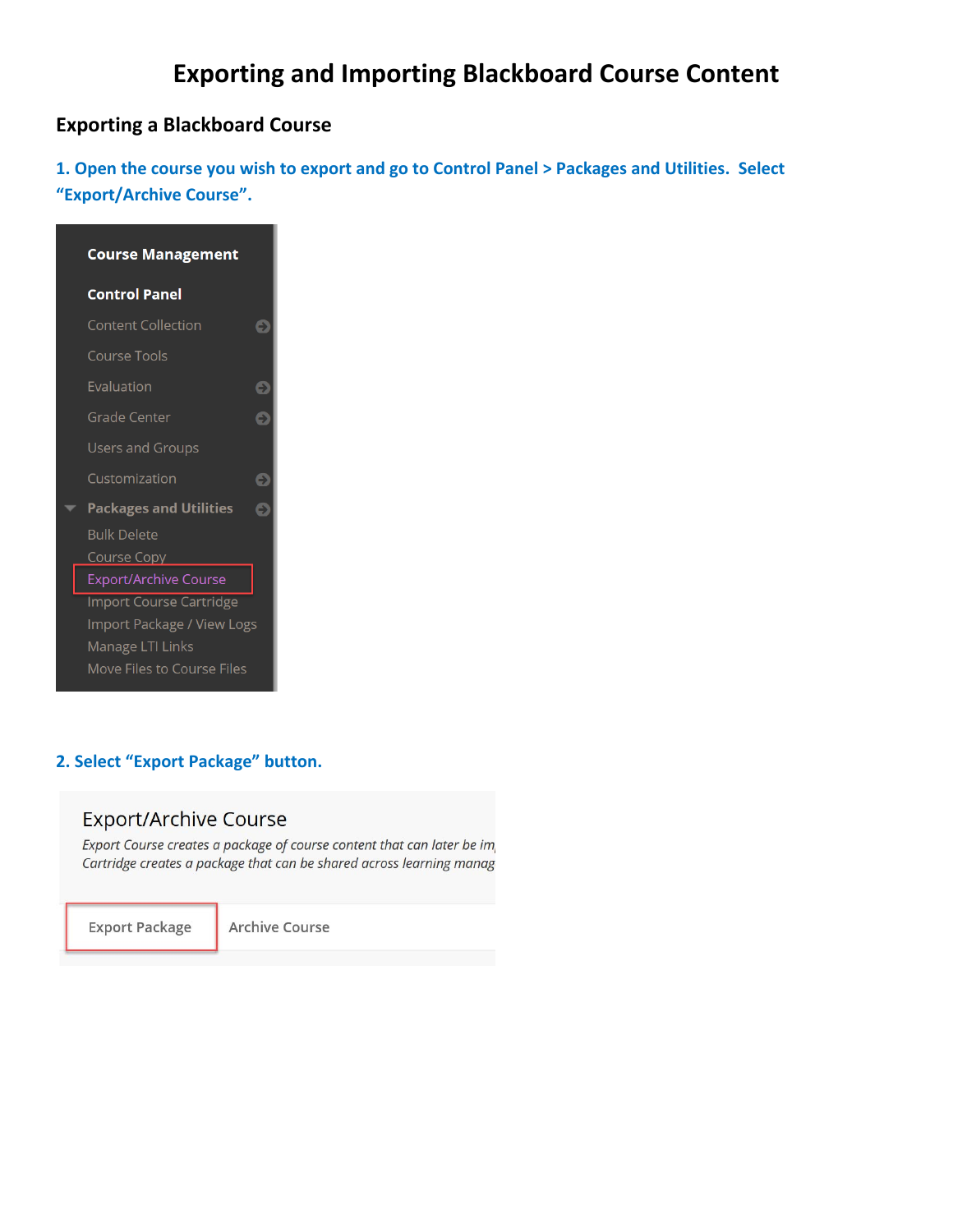# **3. Under "File Attachments", select the highlighted option. Under "Select Course Materials", click the "Select All" button.**

# **Export Course**

Export Course creates a package of course content for reuse. Exporting a course includes Content, Settings, and Tools, but does not in

| <b>SELECT COPY OPTIONS</b>                                                                                                    |                                                                                                                                                                   |  |  |  |  |
|-------------------------------------------------------------------------------------------------------------------------------|-------------------------------------------------------------------------------------------------------------------------------------------------------------------|--|--|--|--|
| <b>Source Course ID</b><br>$\ast$                                                                                             | Bb_Course_Template_2020                                                                                                                                           |  |  |  |  |
| <b>FILE ATTACHMENTS</b>                                                                                                       |                                                                                                                                                                   |  |  |  |  |
| Choose between copying only the links to files or the links and new copies of every file attached within the course. Click Ca |                                                                                                                                                                   |  |  |  |  |
| <b>Course Files Default Directory</b>                                                                                         | ○ Copy only links to course default directory files<br>⊙ Copy links and include copies of the files in the course default directory                               |  |  |  |  |
| Files Outside of the Course<br><b>Default Directory</b>                                                                       | ○ Copy only links to files stored outside of the course default directory<br>⊙ Copy links and include copies of the files outside of the course default directory |  |  |  |  |
| Package Size                                                                                                                  | <b>Calculate Size</b><br>Manage Package Contents                                                                                                                  |  |  |  |  |
| <b>SELECT COURSE MATERIALS</b>                                                                                                |                                                                                                                                                                   |  |  |  |  |
|                                                                                                                               |                                                                                                                                                                   |  |  |  |  |
|                                                                                                                               | Select materials to include in the export package. For a package to serve as an exact record, including user records, use ar                                      |  |  |  |  |
| <b>Unselect All</b><br><b>Select All</b>                                                                                      |                                                                                                                                                                   |  |  |  |  |
| <b>Content Areas</b>                                                                                                          |                                                                                                                                                                   |  |  |  |  |
|                                                                                                                               | √ <span style="color: rgb(255,0,0);">INSTRUCTOR START HERE!</span>                                                                                                |  |  |  |  |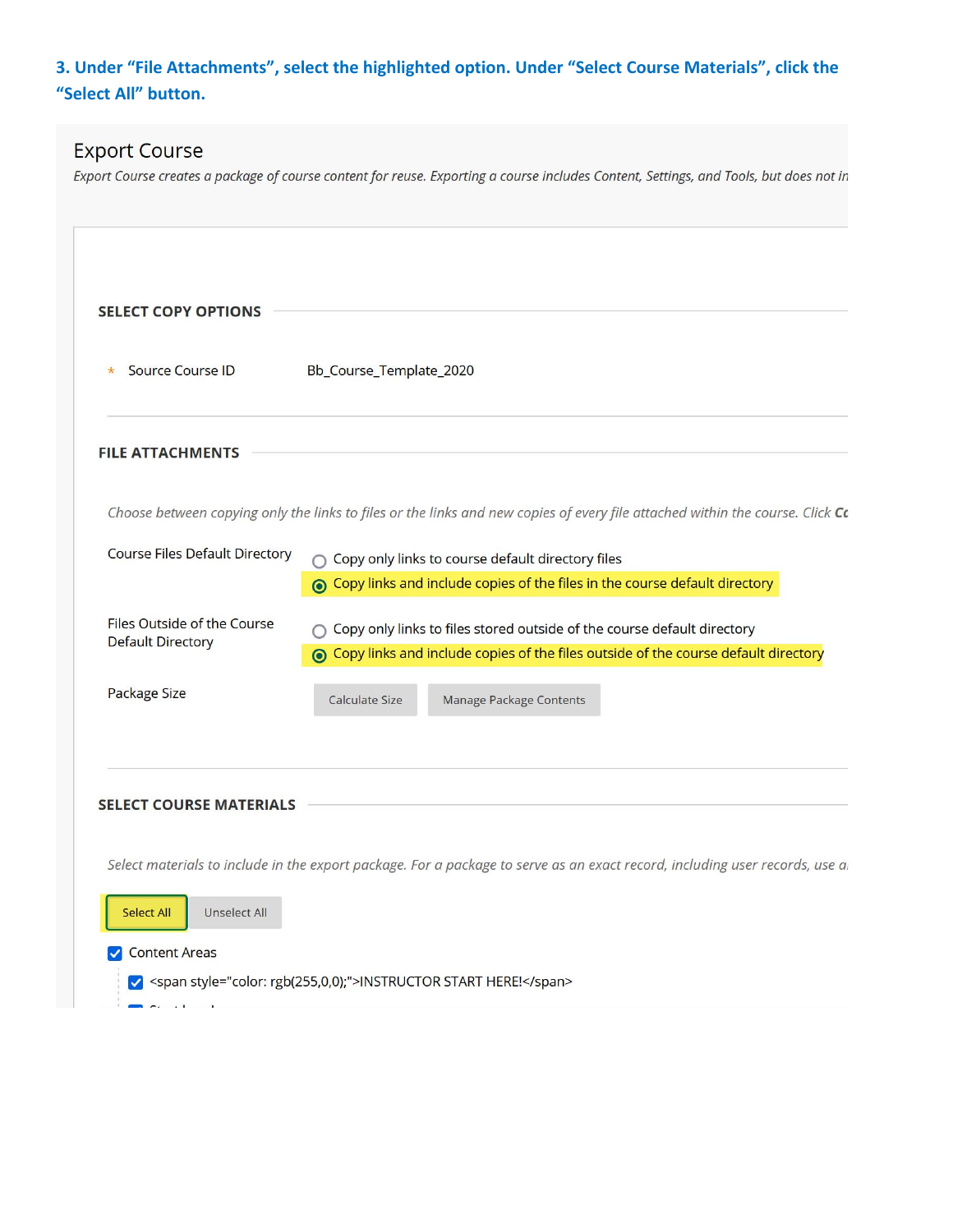#### **4. Make sure all items are checked, then click "Submit".**

#### **SELECT COURSE MATERIALS**

Select materials to include in the export package. For a package to serve as an exact record, including user records, use archive instead of export.

| Select All                                                         | <b>Unselect All</b>                                                                                                           |  |  |  |
|--------------------------------------------------------------------|-------------------------------------------------------------------------------------------------------------------------------|--|--|--|
| <b>V</b> Content Areas                                             |                                                                                                                               |  |  |  |
| √ <span style="color: rgb(255,0,0);">INSTRUCTOR START HERE!</span> |                                                                                                                               |  |  |  |
| $\triangledown$ Start here!                                        |                                                                                                                               |  |  |  |
| √ BioSig-ID™ Enrollment                                            |                                                                                                                               |  |  |  |
| Syllabus Page 1                                                    |                                                                                                                               |  |  |  |
| Syllabus Page 2                                                    |                                                                                                                               |  |  |  |
| $\triangledown$ Lessons                                            |                                                                                                                               |  |  |  |
| Papers/Projects                                                    |                                                                                                                               |  |  |  |
| $\triangleright$ Exams                                             |                                                                                                                               |  |  |  |
| Study Guides                                                       |                                                                                                                               |  |  |  |
| <b>V</b> Lecture Notes                                             |                                                                                                                               |  |  |  |
|                                                                    |                                                                                                                               |  |  |  |
| Adaptive Release Rules for Content                                 |                                                                                                                               |  |  |  |
| Announcements                                                      |                                                                                                                               |  |  |  |
| <b>⊘</b> Blogs                                                     |                                                                                                                               |  |  |  |
| <b>√</b> Calendar                                                  |                                                                                                                               |  |  |  |
| <b>V</b> Contacts                                                  |                                                                                                                               |  |  |  |
| O Content Alignments<br>O Discussion Board                         |                                                                                                                               |  |  |  |
|                                                                    |                                                                                                                               |  |  |  |
|                                                                    | $\bigcirc$ Include starter posts for each thread in each forum (anonymized)<br>Include only the forums, with no starter posts |  |  |  |
|                                                                    |                                                                                                                               |  |  |  |
| Glossary                                                           |                                                                                                                               |  |  |  |
| Grade Center Columns and Settings                                  |                                                                                                                               |  |  |  |
| Group Settings                                                     |                                                                                                                               |  |  |  |
| <b>v</b> Journals                                                  |                                                                                                                               |  |  |  |
| Retention Center Rules                                             |                                                                                                                               |  |  |  |
| Rubrics                                                            |                                                                                                                               |  |  |  |
| Settings                                                           |                                                                                                                               |  |  |  |
| Availability                                                       |                                                                                                                               |  |  |  |
| Banner Image                                                       |                                                                                                                               |  |  |  |
| Ourse Guest Access                                                 |                                                                                                                               |  |  |  |
| Ourse Observer Access                                              |                                                                                                                               |  |  |  |
| Ouration                                                           |                                                                                                                               |  |  |  |
| <b>D</b> Enrollment Options                                        |                                                                                                                               |  |  |  |
| Language Pack                                                      |                                                                                                                               |  |  |  |
| V Navigation Settings                                              |                                                                                                                               |  |  |  |
| <b>V</b> Tasks                                                     |                                                                                                                               |  |  |  |
| V Tests, Surveys, and Pools                                        |                                                                                                                               |  |  |  |
| V Wikis                                                            |                                                                                                                               |  |  |  |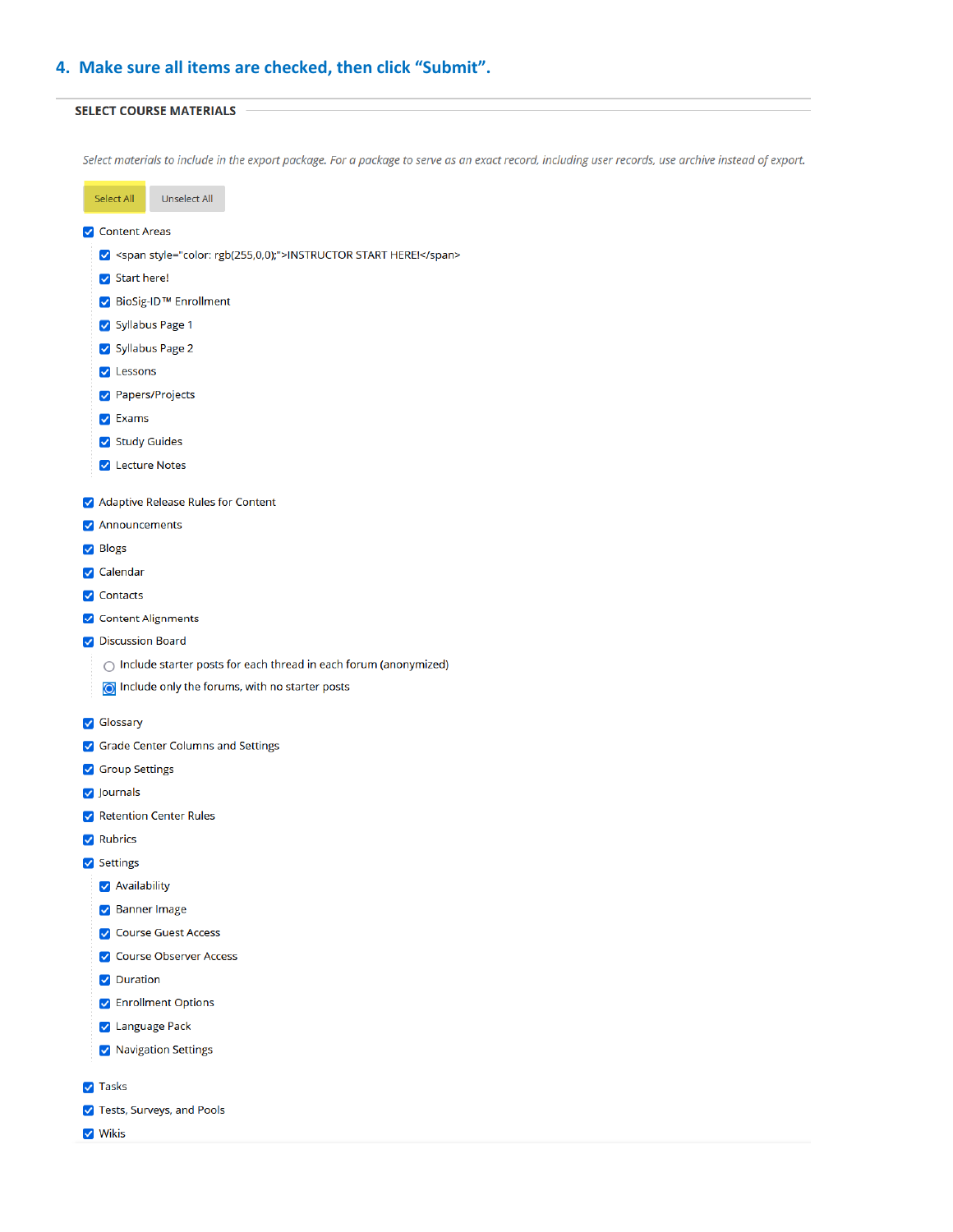### **5. Once the export is completed, you will get a notification email. Go back to the Export/Archive page and click "Refresh" button. You will see the export file listed on that page.**

| <b>Export/Archive Course</b><br>Export Course creates a package of course content that can later be imported into the sai<br>across learning management systems. You must have the proper permissions to perform |  |  |  |
|------------------------------------------------------------------------------------------------------------------------------------------------------------------------------------------------------------------|--|--|--|
| Archive Course<br><b>Export Package</b>                                                                                                                                                                          |  |  |  |
| Refresh<br>FILE NAME<br>ExportFile Bb Course Template 2020 20210825023758.zip                                                                                                                                    |  |  |  |

### **6. To save the export file, right‐click on the file name and select "Save link as" and save the file on your hard drive. (Save it somewhere you can find it).**

### **Export/Archive Course**

Export Course creates a package of course content that can later be imported into the same course or a across learning management systems. You must have the proper permissions to perform these operation

| Export Package Archive Course |                                                                                                            |
|-------------------------------|------------------------------------------------------------------------------------------------------------|
| Refresh<br><b>FILE NAME</b>   | ExportFile_Bb_Course_Template_2020_20210825023758.zip                                                      |
|                               | Open Link in New Tab<br>Open Link in New Window<br>Open Link in New Private Window<br><b>Bookmark Link</b> |
|                               | Save Link As                                                                                               |
|                               | Save Link to Pocket<br>Copy Link                                                                           |
|                               | Search Google for "ExportFile_Bb_C"                                                                        |
|                               | Inspect $(Q)$                                                                                              |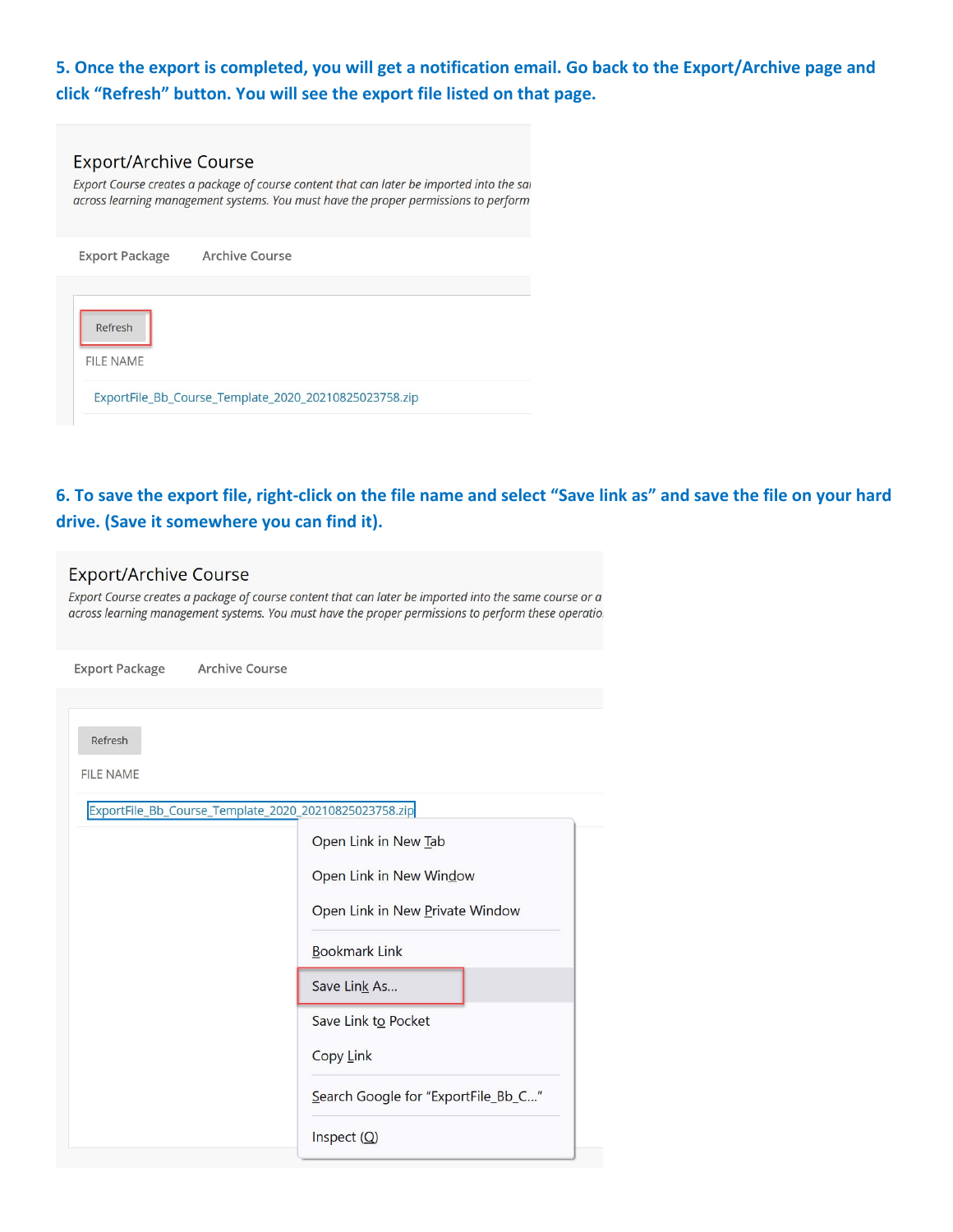#### **Importing a Package into a Blackboard Course**

**Before attempting an import, please be sure the course shell is empty. Otherwise, there will be duplicate contents in your course. If you need assistance, please contact de.techsupport@ctcd.edu.** 

**1. Open the destination course in which you want to import a course package. Go to Control Panel > Package and Utilities > Import Package/View Logs.** 



#### **2. Click "Import Package" button.**

#### Import Package / View Logs

Import a package file of course content for use in the course. Compal permissions to perform this operation. More Help

**Import Package** 

#### **3. Click "Browse My Computer" button and select the export file you have saved previously.**

#### **Import Package**

An Import package is a .ZIP file of exported Course content. Importing a package into an existing Course copies the co

| <b>SELECT COPY OPTIONS</b>                     |                           |  |  |  |
|------------------------------------------------|---------------------------|--|--|--|
| <b>Destination Course ID</b><br>÷              | BbOERCourseTemplate2020   |  |  |  |
| <b>SELECT A PACKAGE</b>                        |                           |  |  |  |
| Click Browse to locate the course package:     |                           |  |  |  |
| Uploading large packages may take a long time. |                           |  |  |  |
| Select a Package<br>×                          | <b>Browse My Computer</b> |  |  |  |